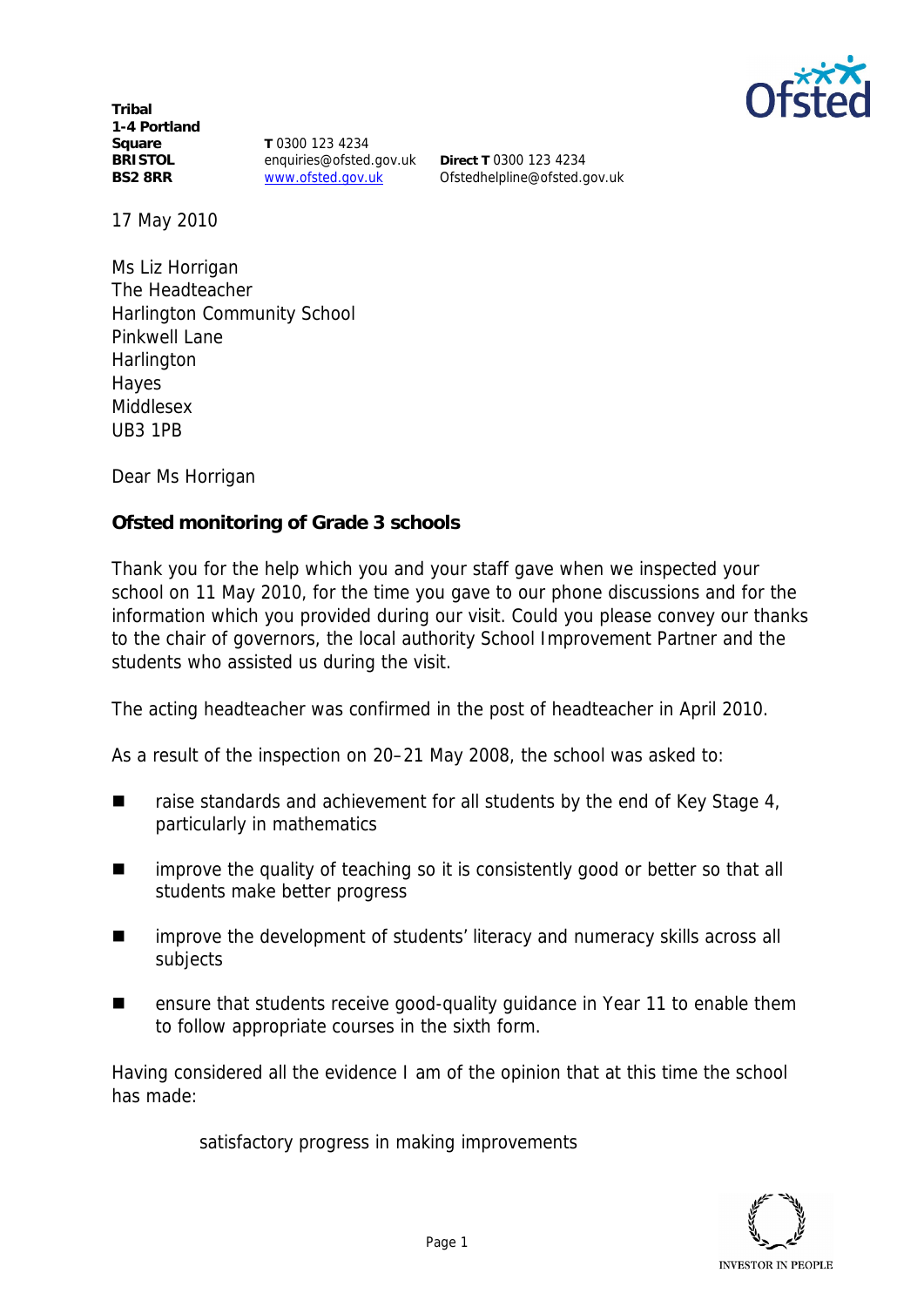and



satisfactory progress in demonstrating a better capacity for sustained improvement.

In 2009, students' attainment improved on the previous two years. The proportion of students who gained five or more good grades at GCSE improved significantly, although it remained below national expectations. Students' performance in English and mathematics showed a slight improvement but remained significantly below national averages. Girls attain better than boys. The school predicts further improvement in attainment in 2010, especially in the proportion of students set to gain five or more GCSEs at grades A\* to C. Students' attainment in mathematics is set to reflect a modest improvement compared to 2009.

Since the last inspection, students have made significantly slower progress in their learning than could be expected. During this monitoring inspection, lessons observed by inspectors indicated that students generally make satisfactory progress in their learning. In many of these lessons, however, students were passive and they lacked opportunities to contribute to their learning. Teachers do not always provide suitable work that challenges students to do their best; in a few lessons this resulted in students becoming distracted and not completing their work. Inspectors did observe a good example of students working well in pairs to support each other's learning.

Students are firmly of the opinion that behaviour has improved over the last two years and that teachers are more supportive when they need help.

Teachers plan their lessons and are aware of the differing needs and abilities in their class. In the better lessons, the pace of students' learning was good and teachers used appropriate and varied learning activities that engaged students well. In these lessons, students contributed to their learning well and felt rewarded for their participation. However, in many lessons observed, students learned at a pedestrian pace. The school has made sound progress in ensuring that teachers now have access to students' achievement data. However, teachers are not always using data to support students who are underachieving or to plan for differing student needs in their lessons. Teachers' marking of work is inconsistent; some marked work seen did not give students any indication of what they needed to do to improve their performance.

Leaders have developed a good understanding that not all students are benefiting from the curriculum on offer. This has enabled staff to address weaknesses for a range of students. An improved range of vocational programmes is now on offer for students who have found it difficult to make appropriate progress following a more traditional curriculum. From September there will be a further range of options available, along with an accelerated Key Stage 3 curriculum for more able students. The focus of early intervention has enabled leaders to introduce many sound strategies to improve the development of students' literacy and numeracy skills